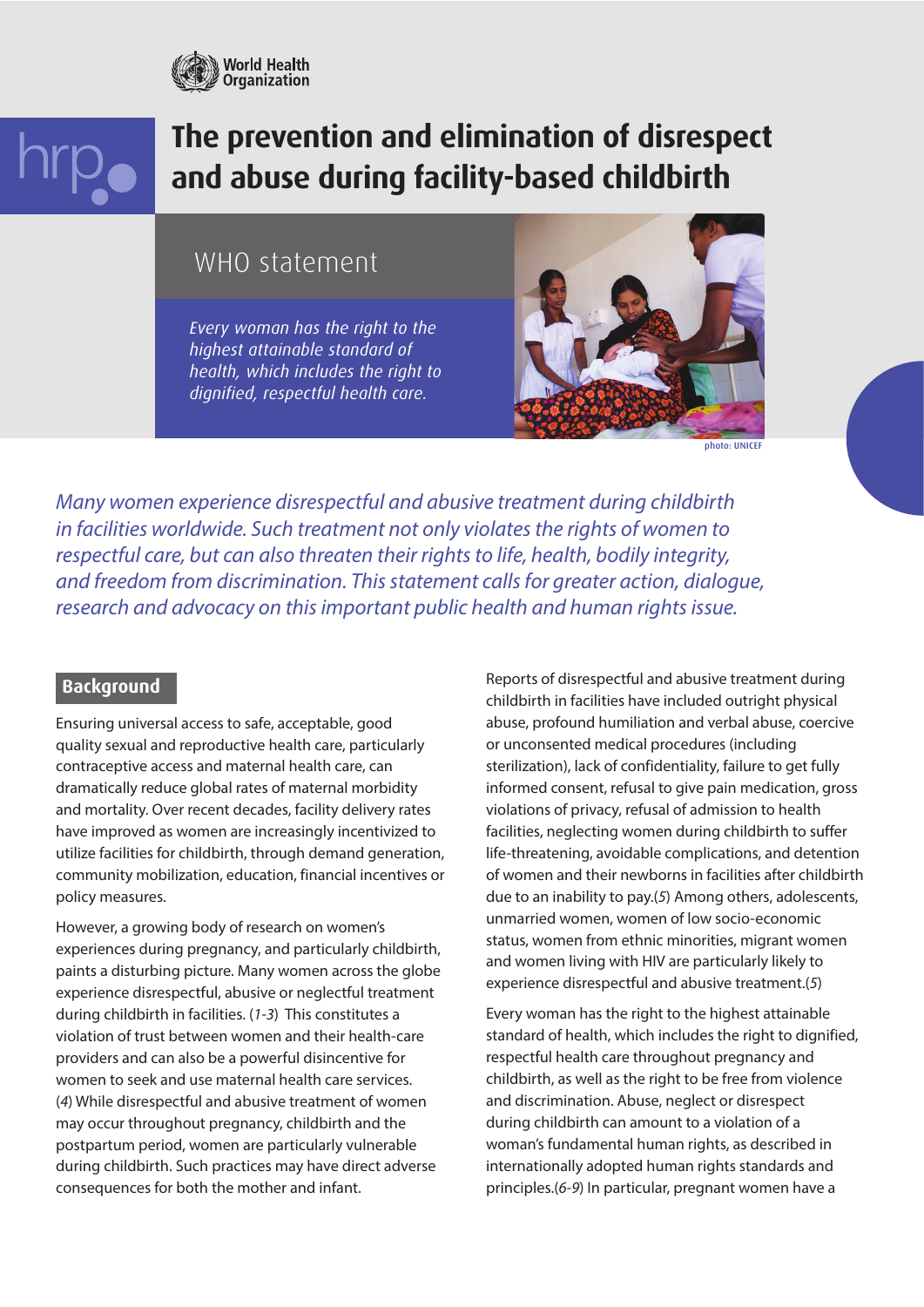right to be equal in dignity, to be free to seek, receive and impart information, to be free from discrimination, and to enjoy the highest attainable standard of physical and mental health, including sexual and reproductive health.(*10*)

Despite the existing evidence that suggests women's experiences of disrespect and abuse during facilitybased childbirth are widespread,(*1-3,5*) there is currently no international consensus on how disrespect and abuse should be scientifically defined and measured. Consequently, its prevalence and impact on women's health, well-being and choices is not known. A considerable research agenda exists to better define, measure and understand disrespectful and abusive treatment of women during childbirth, and how it can be prevented and eliminated.

To achieve a high standard of respectful care during childbirth, health systems must be organized and managed in a manner that ensures respect for women's sexual and reproductive health and human rights. While many governments, professional societies, researchers, international organizations, civil society groups and communities worldwide have already highlighted the need to address this problem (*11-14*) in many instances policies to promote respectful maternal care have not been adopted, are not specific, or have not yet been translated into meaningful action.



photo: World bank

In order to prevent and eliminate disrespect and abuse during facility-based childbirth globally, the following actions should be taken:

### 1. Greater support from governments and development partners for research and action on disrespect and abuse

Greater support from governments and development partners is needed for further research on defining and measuring disrespect and abuse in public and private facilities worldwide, and to better understand its impact on women's health experiences and choices. Evidence on the effectiveness and implementation of interventions in different contexts is required to provide the necessary technical guidance to governments and health-care service providers.

# 2. Initiate, support and sustain programs designed to improve the quality of maternal health care, with a strong focus on respectful care as an essential component of quality care

Greater action is needed to support changes in provider behaviour, clinical environments and health systems to ensure that all women have access to respectful, competent and caring maternity health care services. This can include (but is not limited to) social support through a companion of choice, mobility, access to food and fluids, confidentiality, privacy, informed choice, information for women on their rights, mechanisms for redress following violations, and ensuring high professional standards of clinical care. The focus on safe, high-quality, peoplecentered care as part of universal health coverage can also help inform action.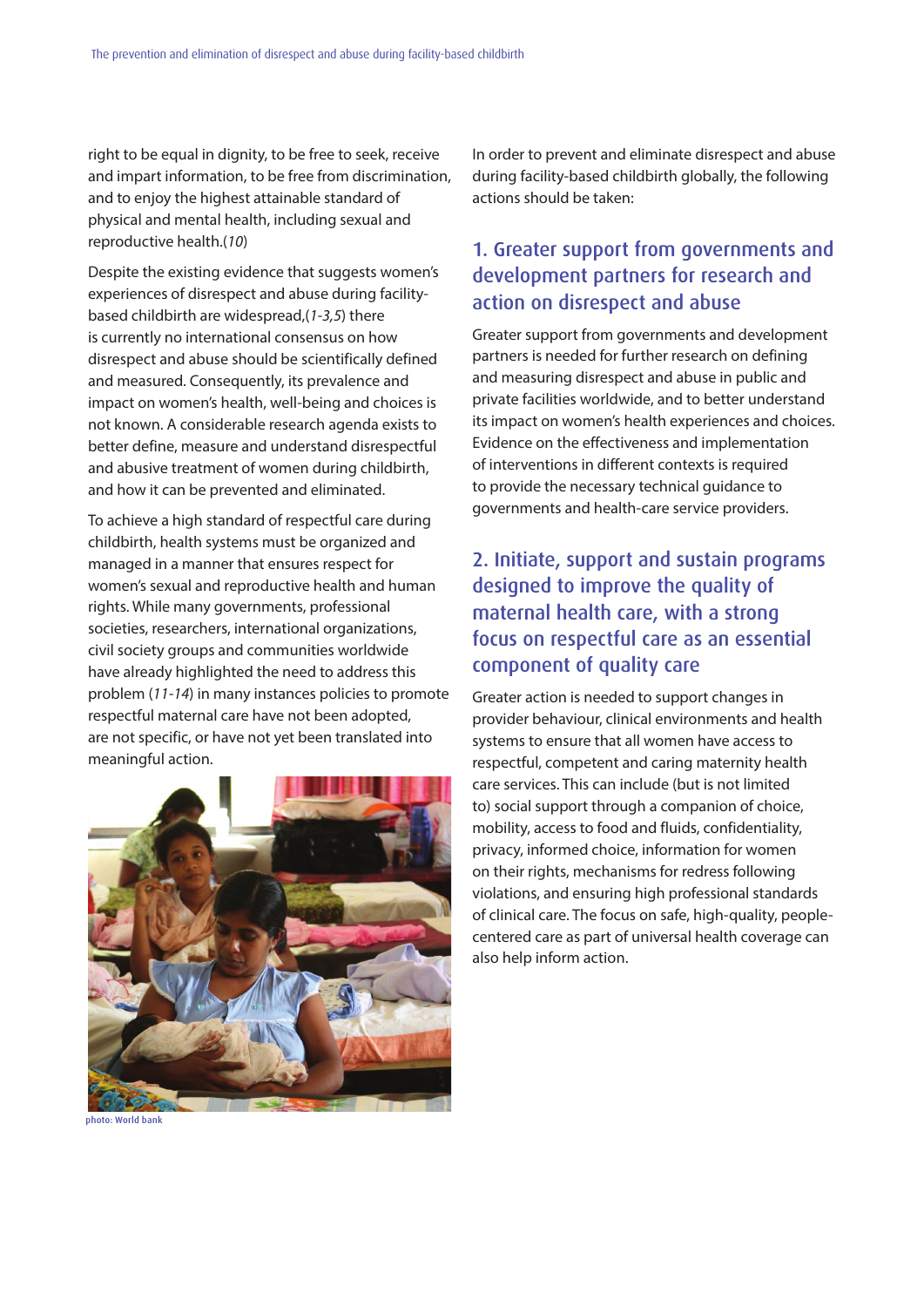#### 3. Emphasizing the rights of women to dignified, respectful health care throughout pregnancy and childbirth

International human rights frameworks highlight disrespect and abuse during childbirth as an important human rights issue, (*6-8,15*) and can aid women's health advocates in raising awareness and developing policy initiatives on the importance of respectful maternal care. Rights-based approaches to organizing and managing health systems can facilitate the provision of respectful, quality care at birth.

# 4. Generating data related to respectful and disrespectful care practices, systems of accountability and meaningful professional support are required

Health systems must be accountable for the treatment of women during childbirth, ensuring clear policies on rights and ethical standards are developed and implemented. Health-care providers at all levels require support and training to ensure

that childbearing women are treated with compassion and dignity. Those health services that already provide respectful maternity care, promote participation of women and communities and have implemented processes to track and continuously improve respectful care need to be identified, studied and documented.

## 5. Involve all stakeholders, including women, in efforts to improve quality of care and eliminate disrespectful and abusive practices

Ending disrespect and abuse during childbirth can only be achieved through an inclusive process, involving the participation of women, communities, healthcare providers, managers, health professional training, education and certification bodies, professional associations, governments, health systems stakeholders, researchers, civil society groups and international organizations. We call upon these entities to join in efforts to ensure that disrespect and abuse is consistently identified and reported, and that locally appropriate preventative and therapeutic measures are implemented.

#### References

- 1. Silal SP, Penn-Kekana L, Harris B, Birch S, McIntyre D. Exploring inequalities in access to and use of maternal health services in South Africa. BMC Health Serv Res. 2011 Dec 31;12:120–0.
- 2. Small R, Yelland J, Lumley J, Brown S, Liamputtong P. Immigrant women's views about care during labor and birth: an Australian study of Vietnamese, Turkish, and Filipino women. Birth. 2002 Nov 30;29(4):266–77.
- 3. d'Oliveira AFPLA, Diniz SGS, Schraiber LBL. Violence against women in health-care institutions: an emerging problem. Lancet. 2002 May 10;359(9318):1681–5.
- 4. Bohren M, Hunter EC, Munther-Kaas HM, Souza JP, Vogel JP, Gulmezoglu AM. Facilitators and barriers to facility-based delivery in lowand middle-income countries: A systematic review of qualitative evidence. Submitted to Reprod Health. 2014.
- 5. Bowser D, Hill K. Exploring Evidence for Disrespect and Abuse in Facility-based Childbirth: report of a landscape analysis. USAID / TRAction Project; 2010.
- 6. UN General Assembly. Universal Declaration of Human Rights. UN General Assembly; 1948 Dec.
- 7. UN General Assembly. Declaration on the Elimination of Violence against Women. UN General Assembly; 1993 Dec.
- 8. UN General Assembly. International Covenant on Economic, Social and Cultural Rights. UN General Assembly; 1976 Jan.
- 9. White Ribbon Alliance. Respectful Maternity Care: The Universal Rights of Childbearing Women [Internet]. Washington DC: White Ribbon Alliance; 2011 Oct. Available from: http://whiteribbonalliance.org/wp-content/uploads/2013/10/Final\_RMC\_Charter.pdf
- 10. Office of the United Nations High Commissioner for Human Rights. Technical guidance on the application of a human rights based approach to the implementation of policies and programmes to reduce preventable maternal morbidity and mortality. UN General Assembly; 2012 Jul.
- 11. Warren C, Njuki R, Abuya T, Ndwiga C, Maingi G, Serwanga J, et al. Study protocol for promoting respectful maternity care initiative to assess, measure and design interventions to reduce disrespect and abuse during childbirth in Kenya. BMC Pregnancy Childbirth. 2012 Dec 31;13:21–1.
- 12. Freedman LP, Kruk ME. Disrespect and abuse of women in childbirth: challenging the global quality and accountability agendas. Lancet. 2014 Jun 20.
- 13. White Ribbon Alliance. Respectful Maternity Care: The Universal Rights of Childbearing Women. White Ribbon Alliance; 2011 Oct.
- 14. FIGO Committee on Safe Motherhood and Newborn Health. Mother and Newborn Friendly Birthing Facility [Internet]. International Federation of Gynecology and Obstetrics; 2014 Feb. Available from: http://www.figo.org/figo-committee-and-working-grouppublications
- 15. UN General Assembly. Convention on the Elimination of All Forms of Discrimination Against Women. UN General Assembly; 1979 Dec.